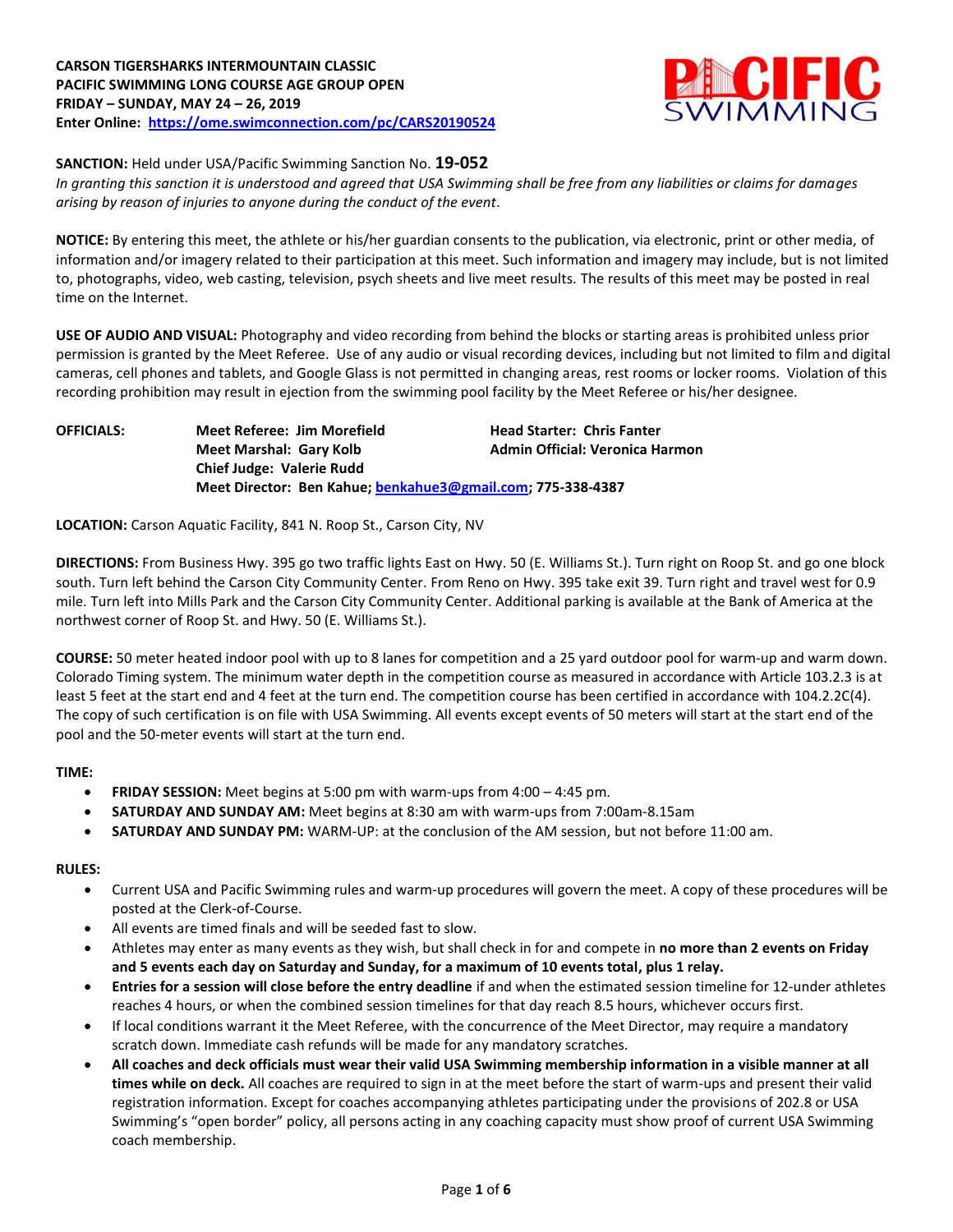# **DISTANCE:**

- Per Zone-4 policy, to be eligible to enter the 1500 freestyle, an Athlete must have previously established an official time in an event of 400Y/400M or longer.
- All athletes entered in the 1500 freestyle must be **checked in by 5:00 pm on Friday otherwise they will be considered scratched from the event.**
- The 1500 freestyle events will be swum alternating women's and men's heats.
- All athletes in the 1500 freestyle must provide their own timers and lap counters.

# **RELAYS:**

- Relays are timed finals and will be deck entered by the announced deadlines on Friday and Saturday.
- Entries will be due to the Clerk of Course no later than 1 hour after the start of races for each session.
- Clubs may submit as many relay entries as they wish.
- All relays will be open-gender.
- Relay entry cards will be available from the Admin table throughout the meet. Each entry must clearly designate the order of swim and any alternate athletes, and shall not be changed after the lead athlete is called to the blocks.
- Each relay athlete must be entered in an individual event in the meet, and must not be Unattached.

**UNACCOMPANIED ATHLETES:** Any USA Swimming athlete-member competing at the meet must be accompanied by a USA Swimming member-coach for the purposes of athlete supervision during warm-up, competition and warm-down. If a coach-member of the athlete's USA Swimming Club does not attend the meet to serve in said supervisory capacity, it is the responsibility of the athlete or the athlete's legal guardian to arrange for supervision by a USA Swimming member-coach. The Meet Director or Meet Referee may assist the athlete in making arrangements for such supervision; however, it is recommended that such arrangements be made in advance of the meet by the athlete's USA Swimming Club Member-Coach.

**RACING STARTS:** Athletes must be certified by a USA Swimming member-coach as being proficient in performing a racing start, or must start the race in the water without the use of the backstroke ledge. It is the responsibility of the athlete or the athlete's legal guardian to ensure compliance with this requirement.

# **RESTRICTIONS:**

- Smoking and the use of other tobacco products is prohibited on the pool deck, in the locker rooms, in spectator seating, on standing areas and in all areas used by athletes, during the meet and during warm-up periods.
- Sale and use of alcoholic beverages or the recognition of alcohol sponsors is prohibited in all areas of the meet venue.
- No glass containers are allowed in the meet venue.
- No propane heater is permitted except for snack bar/meet operations.
- No animals except for physician certified "service assistance" animals. Please show certification when asked by meet officials or marshals.
- All shelters must be properly secured.
- Deck changes are prohibited.
- IMPORTANT: All floor and wall vents must be kept clear at all times to ensure proper air circulation in the facility.
- Destructive devices, to include but not limited to, explosive devices and equipment, firearms (open or concealed), blades, knives, mace, stun guns and blunt objects are strictly prohibited in the swimming facility and its surrounding areas. If observed, the Meet Referee or his/her designee may ask that these devices be stored safely away from the public or removed from the facility. Noncompliance may result in the reporting to law enforcement authorities and ejection from the facility. Law enforcement officers (LEO) are exempt per applicable laws.
- Operation of a drone, or any other flying apparatus, is prohibited over the venue (pools, athlete/coach areas, spectator areas and open ceiling locker rooms) any time athletes, coaches, officials and/or spectators are present.

# **ELIGIBILITY:**

- Athletes must be current athlete members of USA Swimming and enter their name and registration number exactly as they are shown in their USA Swimming registration. If this is not done, it may be difficult to match the athlete with the registration and times database. The meet host will check all athlete registrations against the SWIMS database and if not found to be registered, the Meet Director shall accept the registration at the meet (a \$10 surcharge will be added to the regular registration fee). Duplicate registrations will be refunded by mail.
- Entries with **"NO TIME" will be ACCEPTED (Exception: see distance rules).**
- Disabled athletes are welcome to attend this meet and should contact the Meet Director or Meet Referee regarding any special accommodations on entry times and seeding per Pacific Swimming policy.
- Athletes 19 years of age and over may compete in the meet for time only, no awards.
- The athlete's age will be the age of the athlete on the first day of the meet.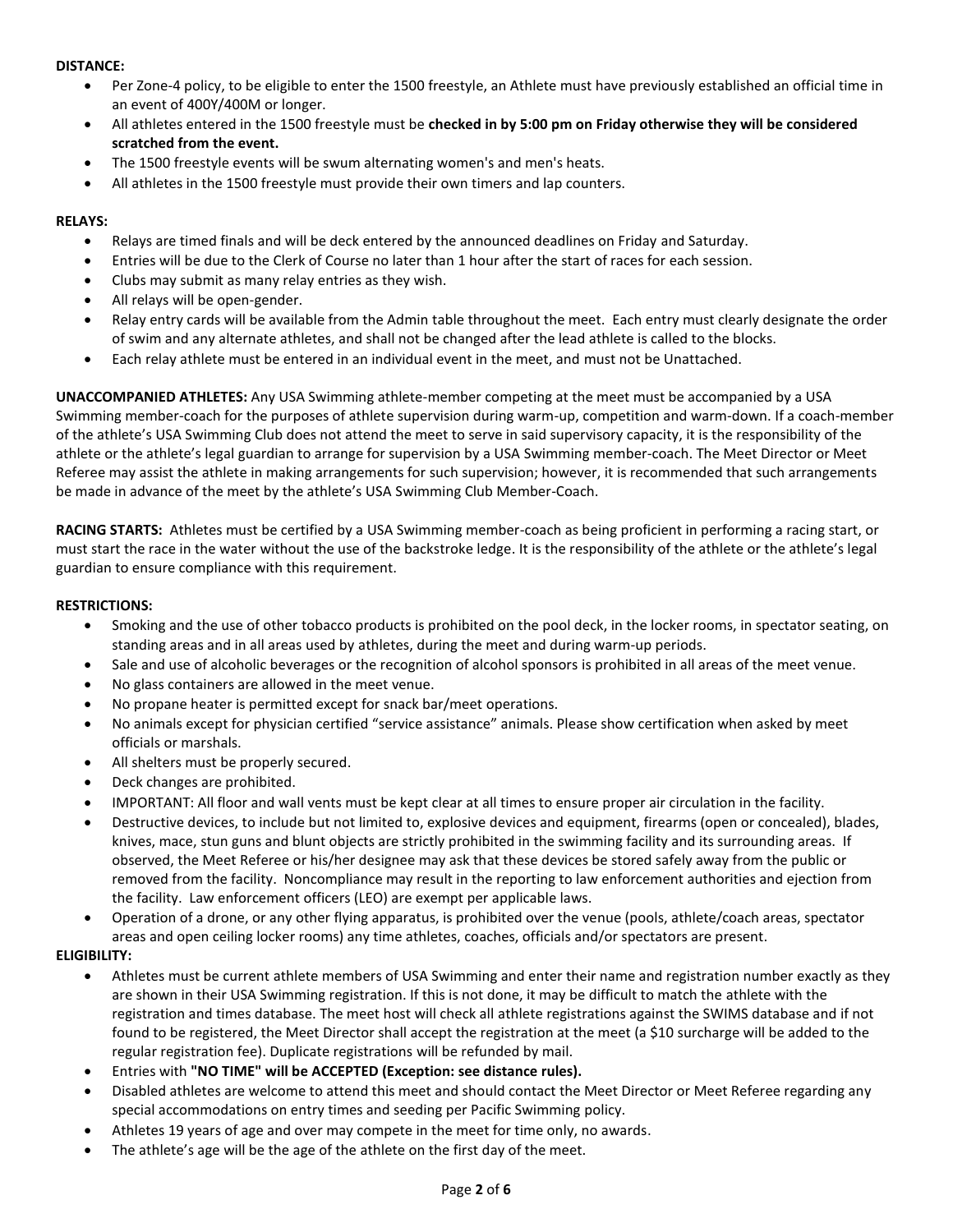**CHECK-IN**: The meet will be deck seeded. Athletes must check-in at the Clerk of Course. No event shall be closed more than 30 minutes before the scheduled start of the session. Close of check-in for all events shall be no earlier than 60 minutes before the estimated time of the start of the first heat of the event. Athletes who do not check-in will not be allowed to compete in the event.

**SCRATCHES & NO SHOWS:** Any athlete not reporting for or competing in an individual event shall not be penalized. Athletes who must withdraw from an event after it is seeded are requested to inform the referee immediately.

**ENTRY TIMES:** Entries must be submitted using the athlete's best long course meters time for each event. All entry times must be submitted in long course meters.

**DECK ENTRIES:** Deck entries may be accepted at the Clerk of Course during this meet, for time only and subject to proof of USA Swimming registration. Deck entries will not be accepted after the event has closed for seeding or the session is full.

**ENTRY FEES**: \$4.00 per individual event, \$11.00 participation fee per athlete. All entry fees MUST be included with entry. No refunds will be made, except mandatory scratch downs. Relays will be \$16.00 due with the relay entries or no later than 1 hour after the start of session.

**ONLINE ENTRIES:** To enter online go to **<https://ome.swimconnection.com/pc/CARS20190524>** to receive an immediate entry confirmation. This method requires payment by credit card. Swim Connection, LLC charges a processing fee for this service, equal to \$1 per athlete plus 5% of the total Entry Fees. Please note that the processing fee is a separate fee from the Entry Fees. If you do not wish to pay the processing fee, enter the meet using a mail entry. **Entering online is a convenience, is completely voluntary, and is in no way required or expected of an athlete by Pacific Swimming. Online entries will not be accepted after 11:59 pm Wednesday, May 15, 2019 or after a session is full.** 

**MAILED OR HAND DELIVERED ENTRIES**: Entries must be on the attached consolidated entry form. Forms must be filled out completely and printed clearly with athlete's best meter time. Entries must be postmarked by midnight, **Monday, May 13, 2019** or hand delivered by 6:30 p.m. **Wednesday, May 15, 2019, and may be rejected if a session is already full.** 

**Make check payable to**: **Carson Tigersharks**

| Mail entries to: Becki Boehnke | Hand deliver entries to: Becki Boehnke |                       |
|--------------------------------|----------------------------------------|-----------------------|
| P.O. Box 1876                  |                                        | 841 N. Roop Street    |
| Carson City, NV 89702          |                                        | Carson City, NV 89701 |

#### **AWARDS:**

- **Individual High Point:** High Point and runner up awards for age groups 8 & U, 9-10, 11-12, 13-14, and 15-18.
- **Individual Events:** Ribbons  $1<sup>st</sup> 8<sup>th</sup>$  place for age groups 8 & U, 9-10, 11-12, and 13-14.
- Relays:  $1<sup>st</sup> 3<sup>rd</sup>$
- Athletes 15-18 will not receive individual ribbons. Athletes 19 years of age and older will not receive points or awards.
- ALL AWARDS MUST BE PICKED UP AT THE MEET. Each club is asked to designate a club representative to claim awards. NO AWARDS WILL BE MAILED.

| <b>SCORING:</b>     | Individual: 20-17-16-15-14-13-12-11-9-7-6-5-4-3-2-1                                   |
|---------------------|---------------------------------------------------------------------------------------|
| ADMISSION:          | Free. A 3-day meet program will be available for a fee.                               |
| <b>SNACK BAR:</b>   | A snack bar will be available during the meet.                                        |
| <b>HOSPITALITY:</b> | Lunch and limited hospitality will be available to all working officials and coaches. |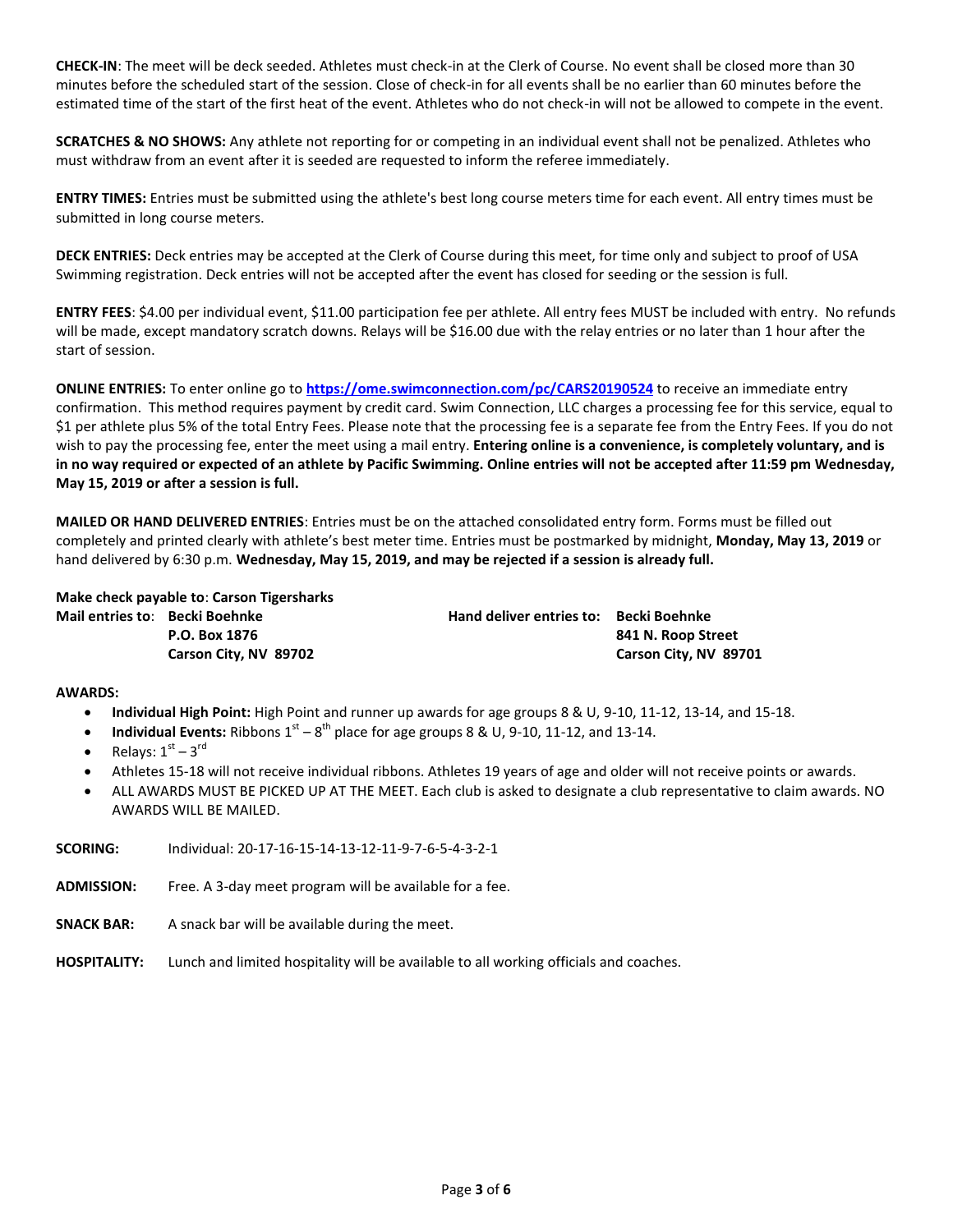**MINIMUM OFFICIALS:** All available USA Swimming member certified officials are welcomed and encouraged to work at this meet. As the number of certified officials allows, interested parents/trainees are also welcome to shadow working officials for education and/or mentoring. Participating clubs are *requested* to provide at least the following number of certified and carded officials for each session:

| Club Athletes entered in session: | Trained and carded officials requested |  |  |  |  |
|-----------------------------------|----------------------------------------|--|--|--|--|
| $1 - 10$                          |                                        |  |  |  |  |
| $11 - 25$                         |                                        |  |  |  |  |
| 26-50                             |                                        |  |  |  |  |
| 51-75                             |                                        |  |  |  |  |
| 76-100                            |                                        |  |  |  |  |
| 101 or more                       |                                        |  |  |  |  |

**TIMERS:** Clubs will be assigned lanes based on the number of Athletes from each club (host club will not be expected to time).

#### **EVENT SUMMARY:**

|          | 10 & Under                                                                     | $11 - 12$                                                                                      | 13 & Over                                                                             |  |  |
|----------|--------------------------------------------------------------------------------|------------------------------------------------------------------------------------------------|---------------------------------------------------------------------------------------|--|--|
| Friday   | 200 IM<br><b>200 Free</b><br>100 Back                                          | 200 IM<br><b>400 Free</b><br><b>1500 Free</b><br>200 Back<br>200 Breast                        | 400 IM<br><b>1500 Free</b><br>200 IM                                                  |  |  |
| Saturday | 50 Breast<br>50 Free<br><b>100 Fly</b><br><b>Open-Gender 200 Free</b><br>Relay | 100 Back<br>50 Breast<br>50 Free<br><b>100 Fly</b><br><b>Open-Gender 200 Free</b><br>Relay     | 50 Free<br><b>200 Fly</b><br>100 Breast<br><b>200 Free</b><br><b>100 Back</b>         |  |  |
| Sunday   | 100 Breast<br>50 Back<br><b>50 Fly</b><br><b>100 Free</b>                      | <b>200 Free</b><br><b>200 Fly</b><br>100 Breast<br>50 Back<br><b>50 Fly</b><br><b>100 Free</b> | <b>400 Free</b><br><b>100 Fly</b><br>200 Breast<br><b>200 Back</b><br><b>100 Free</b> |  |  |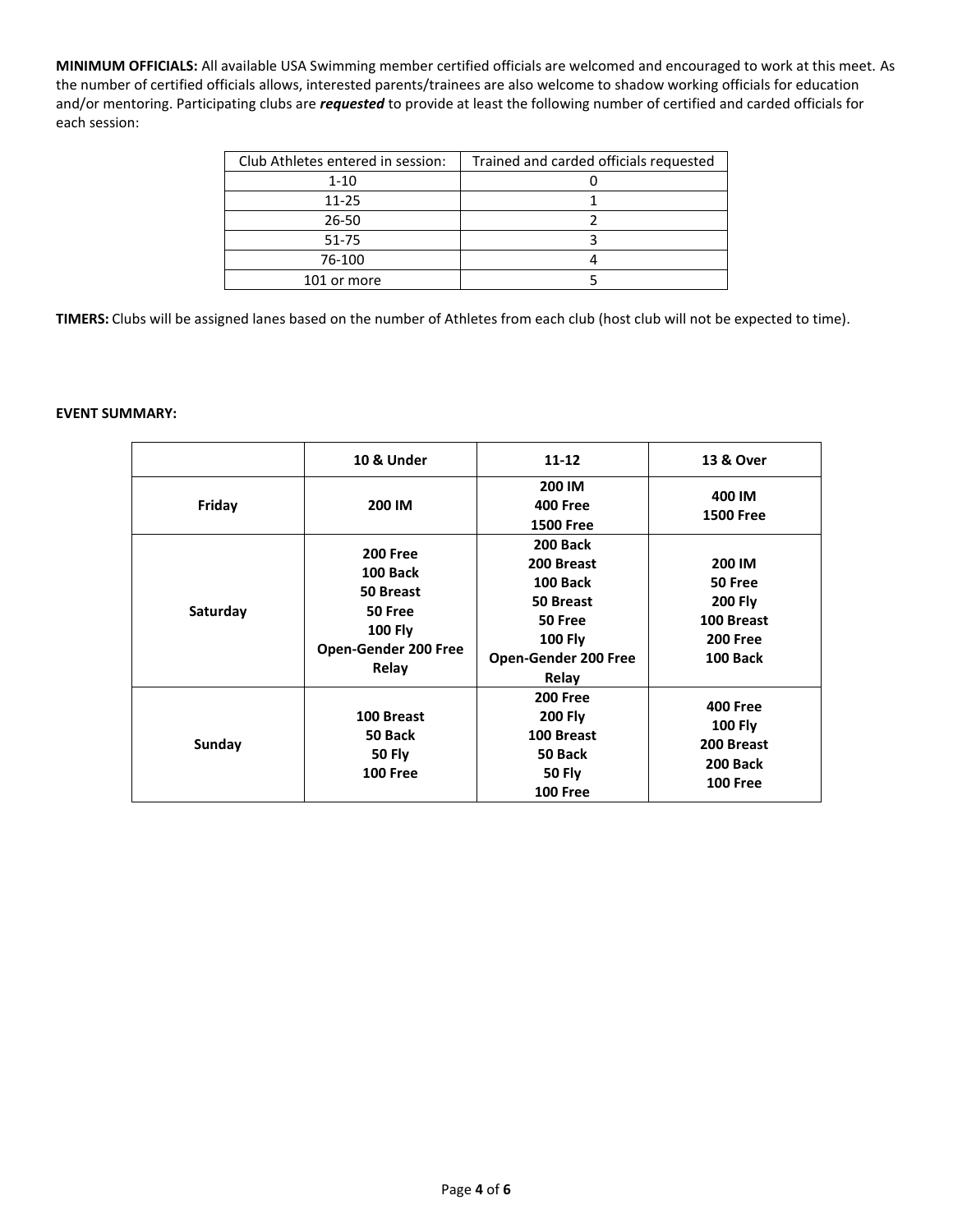| Friday, May 24, 2019 - PM Session |                     |                              |  |  |  |  |  |
|-----------------------------------|---------------------|------------------------------|--|--|--|--|--|
| <b>GIRLS</b><br><b>EVENT#</b>     | <b>EVENT</b>        | <b>BOYS</b><br><b>EVENT#</b> |  |  |  |  |  |
|                                   | 12 & Under 200 IM   |                              |  |  |  |  |  |
| ર                                 | 13 & Over 400 IM    |                              |  |  |  |  |  |
|                                   | 11-12 400 Free      |                              |  |  |  |  |  |
|                                   | 11 & Over 1500 Free |                              |  |  |  |  |  |

| Saturday, May 25, 2019 - AM Session |                                       |                              |  |  |  |  |  |
|-------------------------------------|---------------------------------------|------------------------------|--|--|--|--|--|
| <b>GIRLS</b><br><b>EVENT#</b>       | <b>EVENT</b>                          | <b>BOYS</b><br><b>EVENT#</b> |  |  |  |  |  |
| 9                                   | 13 & Over 200 IM                      | 10                           |  |  |  |  |  |
| 11                                  | 13 & Over 50 Free                     | 12                           |  |  |  |  |  |
| 13                                  | 13 & Over 200 Fly                     | 14                           |  |  |  |  |  |
| 15                                  | 13 & Over 100 Breast                  | 16                           |  |  |  |  |  |
| 17                                  | 13 & Over 200 Free                    | 18                           |  |  |  |  |  |
| 19                                  | 13 & Over 100 Back                    | 20                           |  |  |  |  |  |
| Saturday, May 25, 2019 - PM Session |                                       |                              |  |  |  |  |  |
| <b>GIRLS</b>                        | <b>EVENT</b>                          | <b>BOYS</b>                  |  |  |  |  |  |
| <b>EVENT#</b>                       |                                       | <b>EVENT#</b>                |  |  |  |  |  |
| 21                                  | 11-12 200 Back                        | 22                           |  |  |  |  |  |
| 23                                  | 10 & Under 200 Free                   | 24                           |  |  |  |  |  |
| 25                                  | 11-12 200 Breast                      | 26                           |  |  |  |  |  |
| 27                                  | 10 & Under 100 Back                   | 28                           |  |  |  |  |  |
| 29                                  | 11-12 100 Back                        | 30                           |  |  |  |  |  |
| 31                                  | 10 & Under 50 Breast                  | 32                           |  |  |  |  |  |
| 33                                  | 11-12 50 Breast                       | 34                           |  |  |  |  |  |
| 35                                  | 10 & Under 50 Free                    | 36                           |  |  |  |  |  |
| 37                                  | 11-12 50 Free                         | 38                           |  |  |  |  |  |
| 39                                  | 10 & Under 100 Fly                    | 40                           |  |  |  |  |  |
| 41                                  | 11-12 100 Fly                         | 42                           |  |  |  |  |  |
| 43                                  | 10 & under Open-Gender 200 Free Relay |                              |  |  |  |  |  |
| 44                                  | 12 & under Open-Gender 200 Free Relay |                              |  |  |  |  |  |

| Sunday, May 27, 2019- AM Session |  |  |  |  |  |  |  |
|----------------------------------|--|--|--|--|--|--|--|
| <b>BOYS</b><br><b>EVENT#</b>     |  |  |  |  |  |  |  |
| 46                               |  |  |  |  |  |  |  |
| 48                               |  |  |  |  |  |  |  |
| 50                               |  |  |  |  |  |  |  |
| 52                               |  |  |  |  |  |  |  |
| 54                               |  |  |  |  |  |  |  |
|                                  |  |  |  |  |  |  |  |

| Sunday, May 26, 2019 - PM Session |                       |               |  |  |  |  |  |
|-----------------------------------|-----------------------|---------------|--|--|--|--|--|
| <b>GIRLS</b>                      | <b>EVENT</b>          | <b>BOYS</b>   |  |  |  |  |  |
| <b>EVENT#</b>                     |                       | <b>EVENT#</b> |  |  |  |  |  |
| 55                                | 11-12 200 Free        | 56            |  |  |  |  |  |
| 57                                | 11-12 200 Fly         | 58            |  |  |  |  |  |
| 59                                | 10 & Under 100 Breast | 60            |  |  |  |  |  |
| 61                                | 11-12 100 Breast      | 62            |  |  |  |  |  |
| 63                                | 10 & Under 50 Back    | 64            |  |  |  |  |  |
| 65                                | 11-12 50 Back         | 66            |  |  |  |  |  |
| 67                                | 10 & Under 50 Fly     | 68            |  |  |  |  |  |
| 69                                | 11-12 50 Fly          | 70            |  |  |  |  |  |
| 71                                | 10 & Under 100 Free   | 72            |  |  |  |  |  |
| 73                                | 11-12 100 Free        | 74            |  |  |  |  |  |

# **Special rules:**

- Athletes may enter as many events as they wish, but shall check in for and compete in no more than 2 events on Friday and 5 events on Saturday and Sunday, for a maximum of 10 events total, plus 1 relay.
- Events 1 & 2 will be swum combined 12 & under, but will be scored 8 & under, 9-10, and 11-12.
- Events 7 & 8 will be swum combined 11 & over, but will be scored 11-12, 13-14, and 15 & over.
- All 10 & under events will be scored 8 & under and 9-10.
- The 1500m freestyle will be swum fastest to slowest, alternating women and men. Athletes must provide their own timers and lap counters.

Times:

- Friday: warm-up: 4.00 pm-4.45pm / meet start: 5:00pm
- Saturday and Sunday AM: warm-up: 7:00am-8.15am / meet start: 8.30am
- Saturday and Sunday PM: warm-up: at the conclusion of the AM session, but not before 11:00 am.